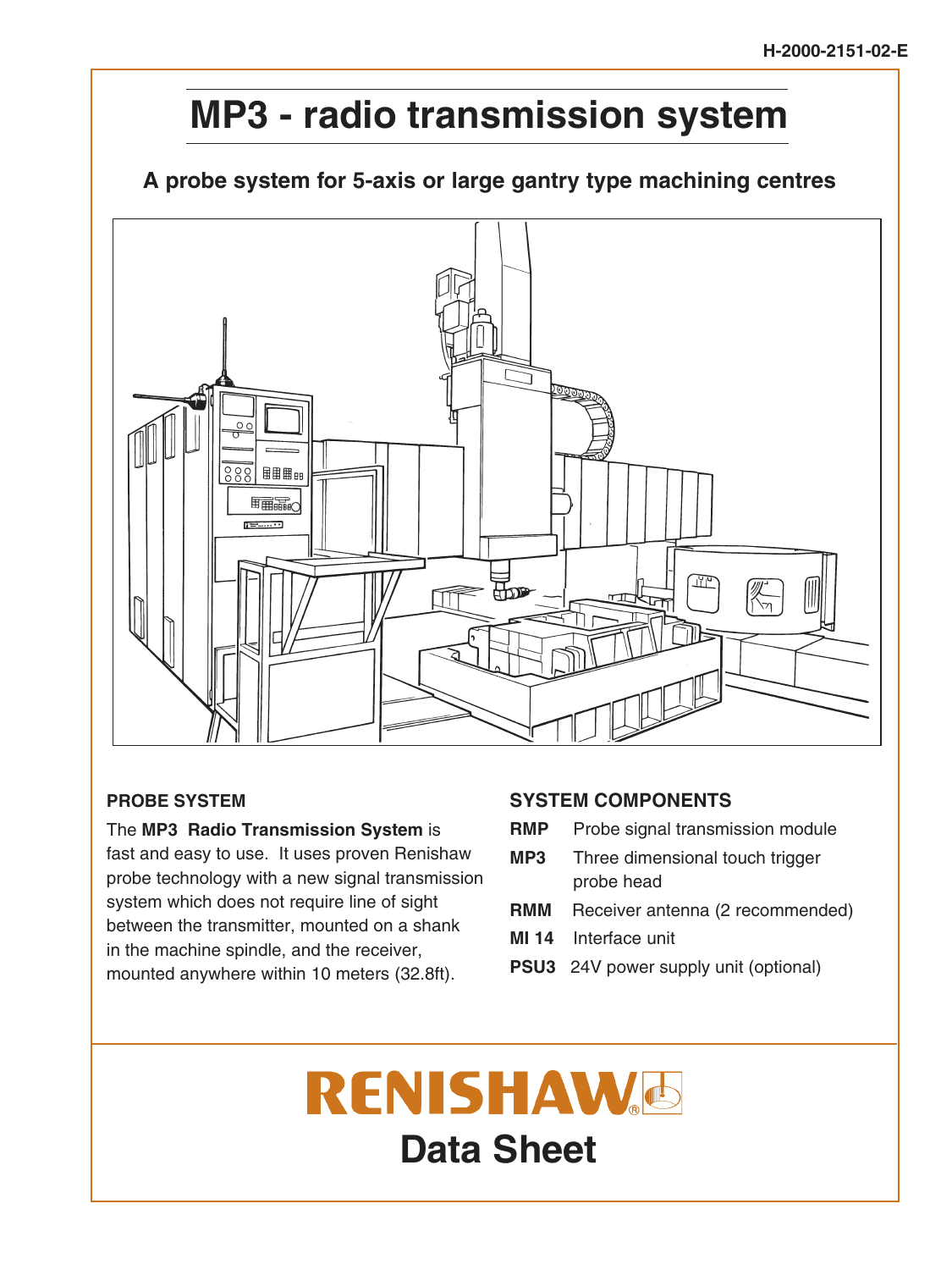#### **SYSTEM OPERATION**

The probe is stored in the machine tool changer and is transferred to the machine spindle as any tool in the system. The probe acts as an omni-directional switch and is effective in the  $\pm X$ ,  $\pm Y$  and  $+Z$ directions. As the stylus comes into contact with a workpiece the RMP generates an electro-magnetic signal. The signal is received by the RMM receiver antenna which passes the signal via a coaxial cable to the MI 14 Interface. The MI 14 then decodes the signal and produces a corresponding signal in a solid state relay format for the CNC machine control.

**Signal delay time** The delay time from the point of stylus/workpiece contact to an output from the MI 14 is approximately 12mS ±10µS.

#### **Probe batteries**

Power for the probe is provided by two PP3 type 9V batteries housed in the RMP body. An LED on the MI 14 will indicate when the batteries need replacing. For details of battery life see **SYSTEM OPTIONS** (back page).

## **SYSTEM OPTIONS**

#### **RMP-R** - **Spin on/spin off option**

The probe is mounted into the machine spindle and spun for at least one second at 500rpm  $(\pm 10\%)$ . A centrifugal switch activates the power switch on. After use the probe is again spun at 500rpm  $(\pm 10\%)$ to switch power off. Seven seconds must elapse between each switch on/off cycle.

#### **RMP-T - Spin on/time out option**

The probe is spun on in the same way as the RMP-R option. A timer automatically switches power off 3 minutes (±1 minute 10 seconds) after spin on. Any probe spin, probe trigger or reseat during these 3 minutes will reset the timer and the power will remain on for a further 3 minute period.

**RMP-S** -**Shank switch on/off option** The probe is supplied complete with a dedicated shank incorporating a shank switch. When the probe is inserted into the machine spindle, the shank switch is depressed switching the probe power on. Probe power is switched off when the probe is removed from the machine spindle.

**Frequency options** The frequency band used by the RMP/RMM systems depends on the country where the system is to be installed. Within each band are many discrete operating channels enabling interference free operation of multiple probe installations within close proximity.

It is essential that both the RMP and the MI 14 use the same channel or the system will not operate. Consult your Renishaw supplier for information on the frequency band appropriate for your country.

**Operating range** The operational transmission range between the RMP and RMM is dependent on the frequency chosen.

For details see **SYSTEM OPTIONS** (back page).

**Shanks** The MP3-RMP can be fitted to any shank using an adaptor plate. The standard adaptor plate will fit any of the following shanks :

| Taper shank - standard | <b>Size</b> |
|------------------------|-------------|
| ANSI B5-50 1978        | 50          |
| ANSI B5-50 1985 (CAT)  | 50          |
| <b>DIN 69871</b>       | 50          |
| RТ                     | 50          |

For further shank mounting details contact your Renishaw supplier.

#### **MP3 PROBE HEAD**

For specification details of the MP3 probe see Renishaw publication MP3 Data Sheet, part no. H-2000-2040.

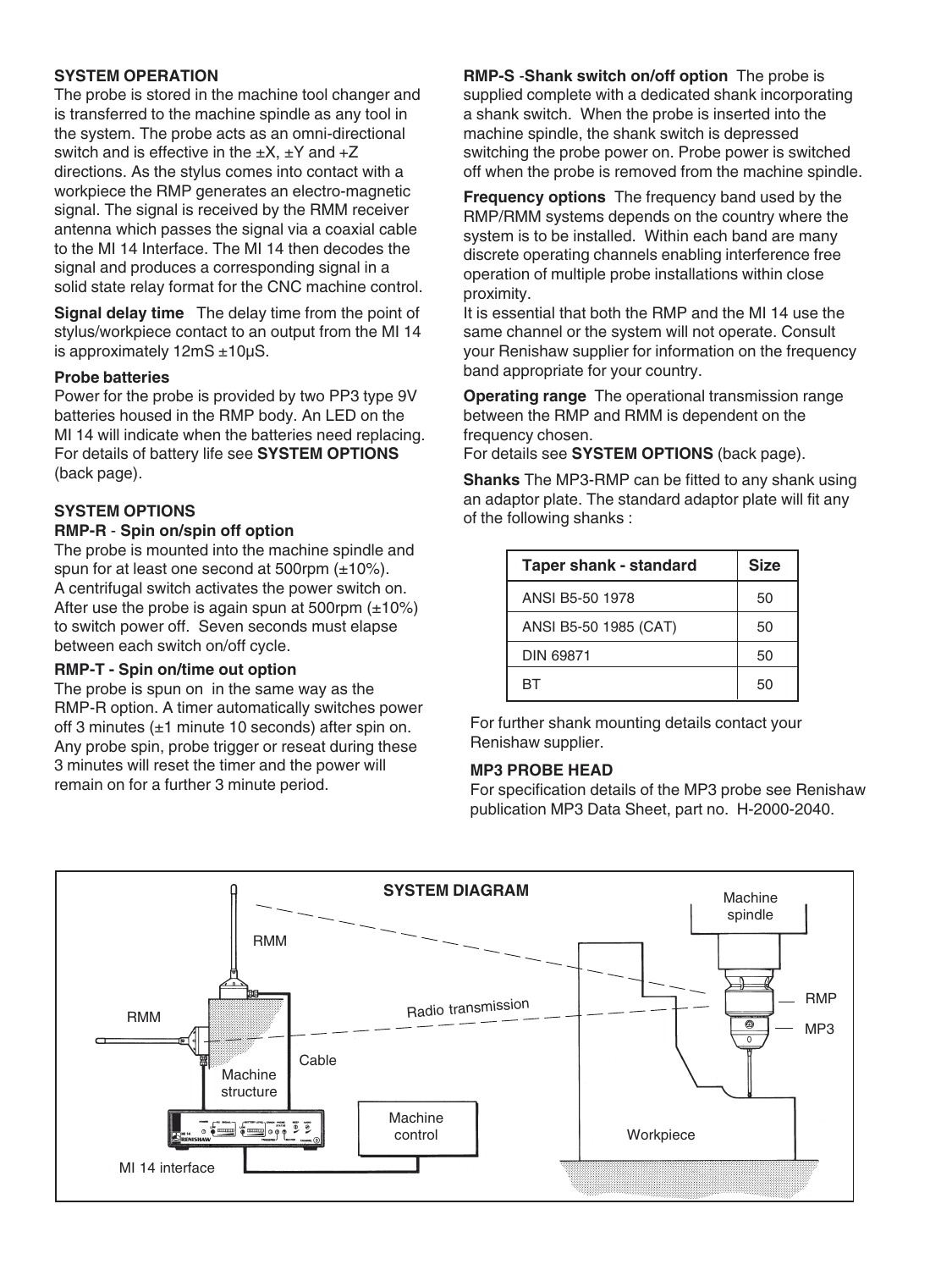#### **DIMENSIONS / INSTALLATIONS**



### **Operating environment**

The RMM/RMP system uses a specific frequency band. It is therefore essential to ensure that the band selected is free from interference. Operation may be difficult if an arc welding machine is in use in the same working area. Other devices such as remote control keys and radio pagers may also cause interference. There is an audio indicator on the MI 14 Interface for checking and monitoring interference.

## **Temperature range**

The storage and operating temperature ranges for the system are as follows :

| Operating | $0^{\circ}$ C to 40 $^{\circ}$ C (32 $^{\circ}$ F to 104 $^{\circ}$ F) |
|-----------|------------------------------------------------------------------------|
| Storage   | -20°C to +60°C (-4°F to +140°F)                                        |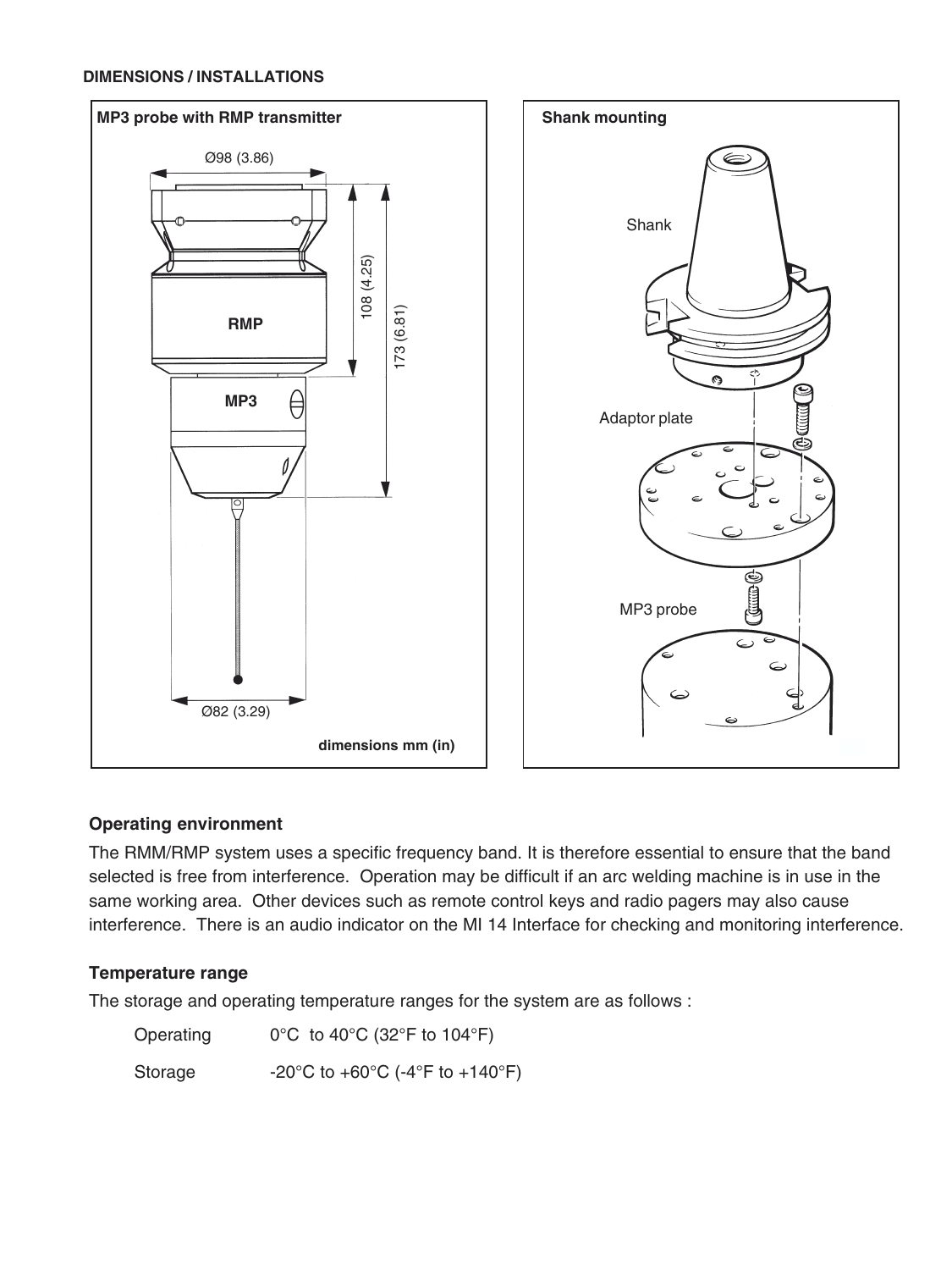

Two **RMMs** are recommended for each installation. The RMM base must be mounted to a flat metallic surface using the integral permanent magnets for temporary fixtures; the mounting holes should be used for permanent installations.



The **MI 14** converts the signals received by the RMM into an acceptable form for the machine control. It also continuously monitors system status, including received signal strength, battery level and probe status. The data is displayed visually on the front panel. In addition there are audio indicators to aid installation and diagnostics.

A panel mounting kit for the MI 14 is available if required. Please contact your Renishaw supplier.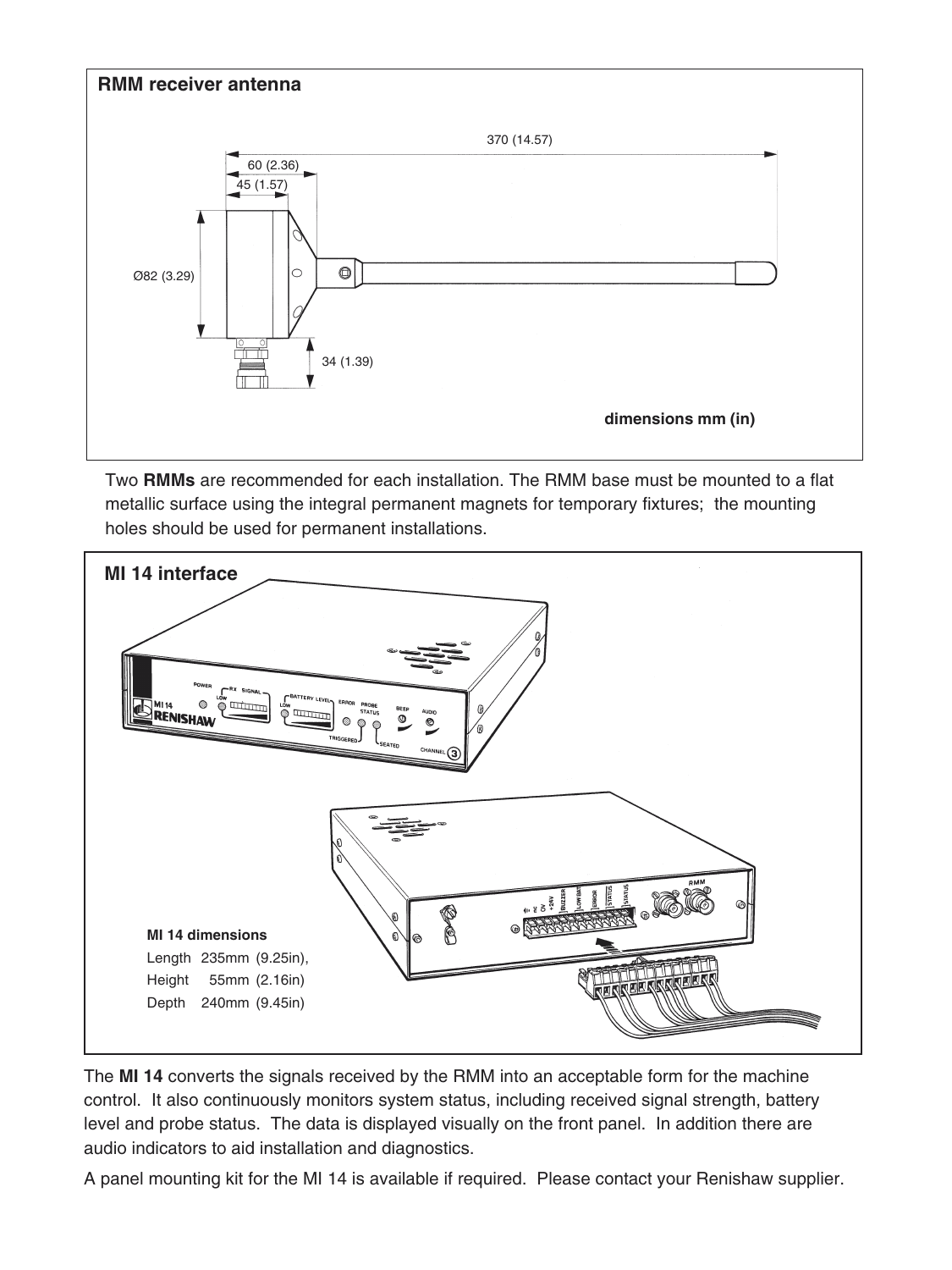## **POWER SUPPLY REQUIREMENTS**

The MI 14 interface unit can draw its 24Vdc  $\pm$ 10% supply from the CNC machine and presents a load of up to 500mA. Alternatively power can be supplied via a Renishaw **PSU3** power supply unit. The PSU3 uses mains input voltage and is suitable for use in all countries worldwide.



## **MI 14 OUTPUT SIGNALS**

There are three pairs of reed relay outputs rated @500mA, 100V max: error, low battery, buzzer. There are also two pairs of probe status, solid state relay outputs rated  $@ \pm 50$ mA,  $\pm 50$ V peak. Probe Status relays change state both when the probe is triggered and re-seated.

| Probe                 |                      |                |                                     |                                          |                                         |                                         |                                  |                                |
|-----------------------|----------------------|----------------|-------------------------------------|------------------------------------------|-----------------------------------------|-----------------------------------------|----------------------------------|--------------------------------|
| MI14<br>output signal | Solid state<br>relay | Probe<br>Off   | Probe<br>on<br>$\blacktriangledown$ | Probe<br>trigger<br>$\blacktriangledown$ | Probe<br>reseat<br>$\blacktriangledown$ | Error<br>low Rx<br>$\blacktriangledown$ | Error<br>clear<br>$\blacksquare$ | Probe<br>off<br>$\blacksquare$ |
| Probe status          | Normally<br>open     | Open<br>Closed |                                     |                                          |                                         |                                         |                                  |                                |
| Probe status          | Normally<br>closed   | Open<br>Closed |                                     |                                          |                                         |                                         |                                  |                                |
| Error                 | Normally<br>closed   | Open<br>Closed |                                     |                                          |                                         |                                         |                                  |                                |
| Battery               | Normally<br>open     | Open<br>Closed |                                     |                                          |                                         |                                         | Battery low ▼                    |                                |
| <b>Buzzer</b>         | Normally<br>open     | Open<br>Closed |                                     |                                          |                                         |                                         |                                  |                                |